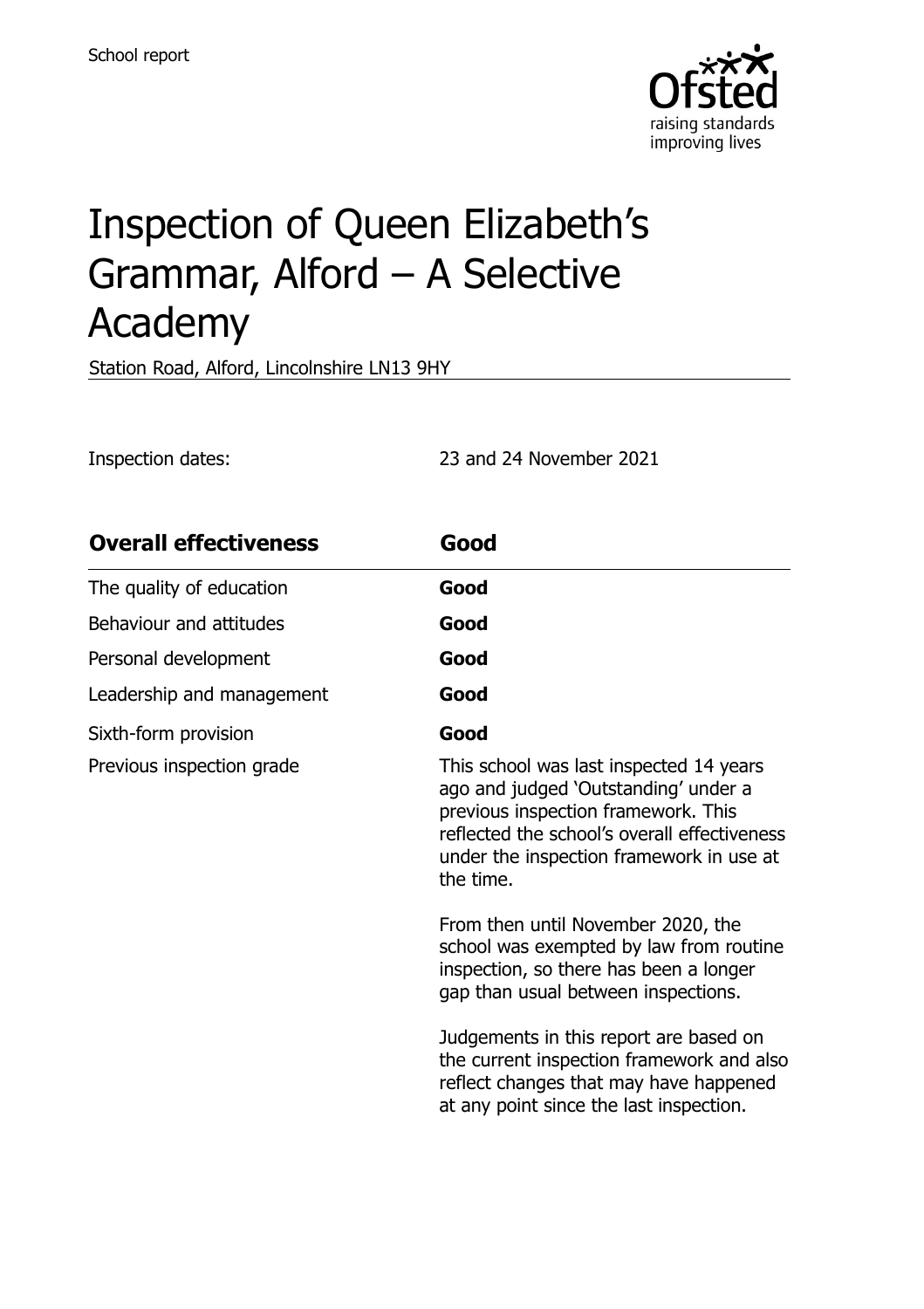

# **What is it like to attend this school?**

Most pupils speak enthusiastically about their school. It is friendly and welcoming. Relationships are positive between pupils and with staff. Pupils and staff described the school as a happy and harmonious place to learn. The school's values of achievement, integrity, respect and self-discipline are modelled by pupils and staff alike. The environment is calm and orderly, including when pupils move between the various buildings that make up the school site. Pupils behave well. They are confident that when bullying occurs, staff will deal with it effectively.

Pupils and sixth-form students achieve well at this school. They respond well to the staff's high expectations. Pupils with special educational needs and/or disabilities (SEND) are well supported. The school's curriculum is ambitious. Pupils learn a wide range of subjects across all key stages. The number of qualifications pupils study at key stage 4 is demanding.

Pupils have many opportunities to take part in extra-curricular activities. They are enthusiastic about the wide range available. These include sports, school productions, such as 'Chicago', and public speaking. Sixth-form students value the leadership programme, including projects such as the 'World Challenge'.

#### **What does the school do well and what does it need to do better?**

Leaders and governors have established a positive school culture. They have an ambitious vision, underpinned by the school's values. Staff are determined to help pupils achieve as well as they can. Leaders are currently reviewing the school's curriculum. Students now typically study three A-level courses rather than four. Leaders and governors recognise that pupils in key stage 4 study more qualifications than they need. They have started a review of the school's curriculum for these year groups to ensure that it best serves all pupils.

Subject leaders have ensured that their plans for what pupils will learn, and when, are ambitious. In almost all subjects, these plans help to ensure that pupils' knowledge and understanding build over time. This is particularly the case in subjects like English, history and business studies.

Appropriate changes are made to support pupils with SEND so that they can access the full curriculum. Leaders and teachers know these pupils well.

Teachers' subject knowledge is strong. In most subjects, they use this knowledge to explain new concepts and ideas clearly. Their precise and tailored questioning ensures that pupils engage well with their learning. Teachers use assessment well to check pupils' understanding and skills. Pupils are motivated and have positive attitudes towards their studies. On occasions, and more so in Years 8 and 9, pupils leave work incomplete. Sometimes they do not apply themselves to extended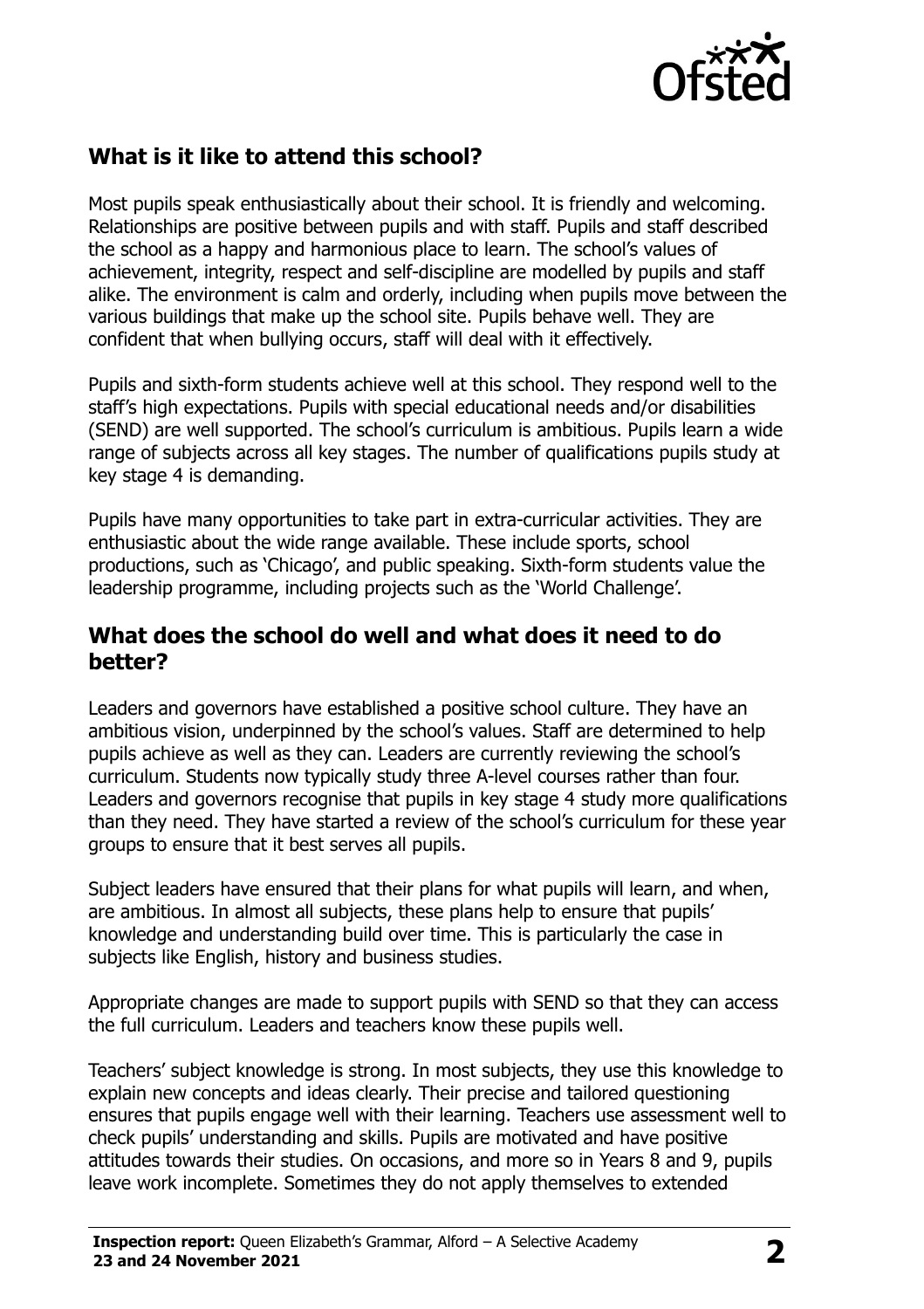

written tasks which need a higher level of thinking. When teachers check pupils' work, not all ensure that pupils improve their work following the advice they receive.

Leaders have developed a programme to promote reading across the school. This is at a more advanced stage in some subjects than others. Pupils who need some extra help to enhance their reading skills receive the support they need.

Leaders have recently introduced a new curriculum for personal, social and health education. These plans include relationships, sex and health education. Pupils understand the importance of diversity and equality. Most pupils respect what makes people different. Pupils commit to the school's charity work. For example, they have started a campaign to support those who suffer from alopecia. Pupils and staff enthused about opportunities linked to the International Schools Award.

Similarly, leaders are revitalising the school's provision for careers education. However, the school does not yet meet the requirements of the Baker Clause, which requires schools to provide pupils in Year 8 to 13 with information about approved technical education qualifications and apprenticeships. Pupils in all year groups, including the sixth form, said that they would like more guidance on the options available to them when they reach the ages of 16 and 18. A significant number would like more information on apprenticeships, for example.

The overwhelming majority of parents and carers and staff are supportive of the school. Staff morale is positive. Staff said that they value the opportunities for professional development, particularly in developing the curriculum, for example. Leaders cared for pupils and staff well during the national restrictions due to COVID-19. Many parents praised the school for the care leaders have shown.

Governors are committed to the school and its future success. They understand the strengths of the school well, as well as the areas for further development. However, leaders and governors do not have sharp enough oversight of the effectiveness of some school policies. Occasionally, the staff's actions are at a more advanced stage than the policies leaders have written.

# **Safeguarding**

The arrangements for safeguarding are effective.

Pupils said that they feel safe in school. Parents agreed. Pupils know who they can talk to if they have any worries or concerns. All staff have completed an online training package. They understand their responsibilities to safeguard all pupils. Staff understand the school's systems for reporting concerns. Leaders work in a timely way to support pupils who are at risk of harm. They work well with external agencies when required. Leaders have good oversight of children who are in the care of the local authority.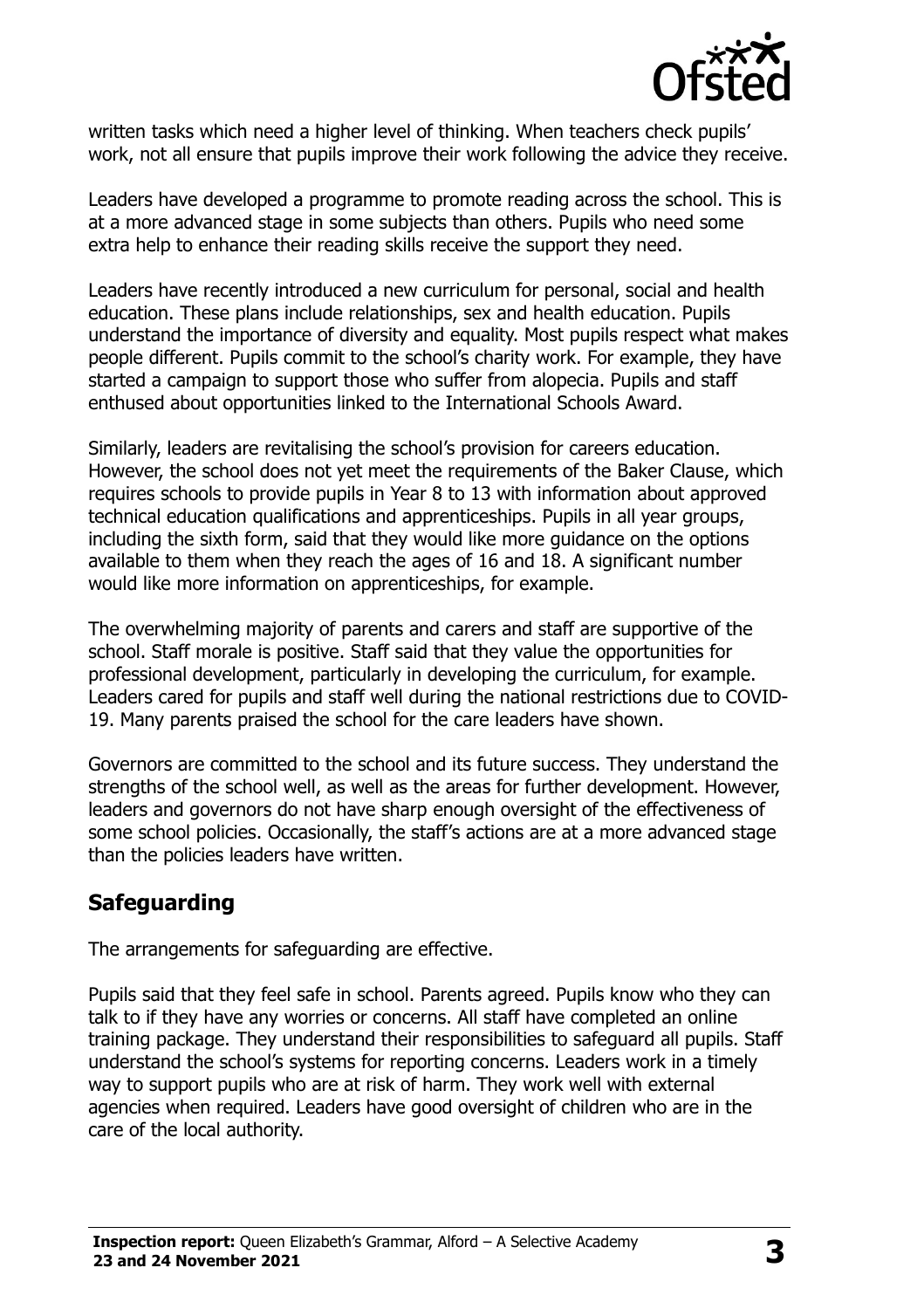

# **What does the school need to do to improve?**

#### **(Information for the school and appropriate authority)**

- $\blacksquare$  In some subjects, teachers do not always ensure that pupils are applying the knowledge they have acquired when completing extended written tasks or assessments. Sometimes pupils opt out of completing these tasks or do not finish them. Leaders should ensure that teachers know to check that all pupils complete the tasks set, so that pupils can remember what they have learned and apply this to their future learning.
- Leaders have not ensured that the requirements of the Baker Clause are fully met across all year groups. Pupils do not receive sufficient information about all the options available to them when they are considering their next steps in education, employment or training. Leaders must ensure that the careers advice and guidance that pupils receive inform them of the full range of next steps available to them and enable them to feel confident about their future aspirations and career choices.
- Leaders, including those responsible for governance, have not ensured that all school policies are fit for purpose. This means that sometimes the policies are not precisely informing the leaders' plans and actions. Leaders must ensure that all school policies use up-to-date guidance. They should also ensure that these policies are consistently evaluated to assess their effectiveness.

### **How can I feed back my views?**

You can use [Ofsted Parent View](http://parentview.ofsted.gov.uk/) to give Ofsted your opinion on your child's school, or to find out what other parents and carers think. We use information from Ofsted Parent View when deciding which schools to inspect, when to inspect them and as part of their inspection.

The Department for Education has further *quidance* on how to complain about a school.

If you are the school and you are not happy with the inspection or the report, you can [complain to Ofsted.](http://www.gov.uk/complain-ofsted-report)

# **Further information**

You can search for [published performance information](http://www.compare-school-performance.service.gov.uk/) about the school.

In the report, '[disadvantaged pupils](http://www.gov.uk/guidance/pupil-premium-information-for-schools-and-alternative-provision-settings)' refers to those pupils who attract government pupil premium funding: pupils claiming free school meals at any point in the last six years and pupils in care or who left care through adoption or another formal route.

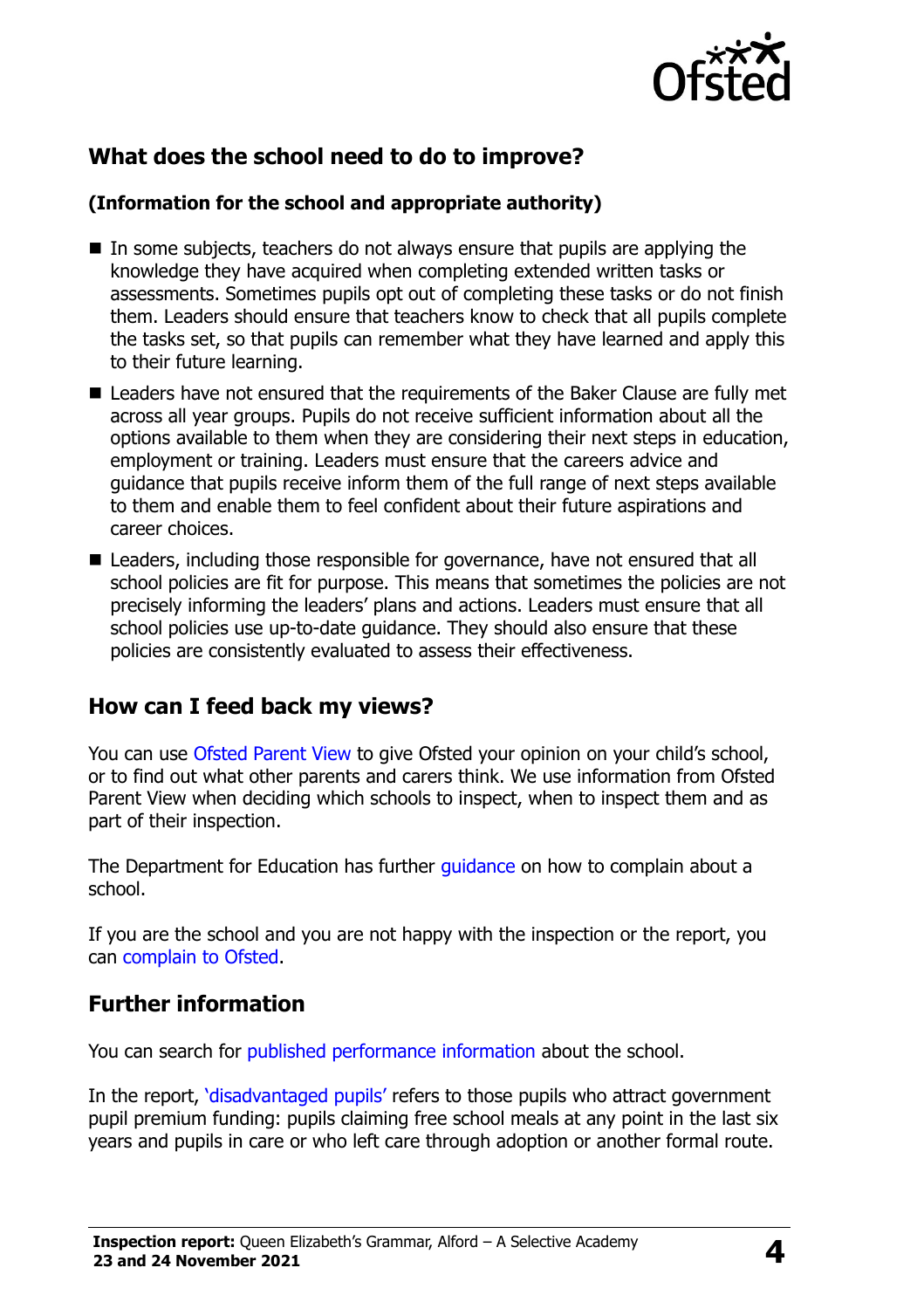

# **School details**

| Unique reference number                            | 136315                |
|----------------------------------------------------|-----------------------|
| <b>Local authority</b>                             | Lincolnshire          |
| <b>Inspection number</b>                           | 10199383              |
| <b>Type of school</b>                              | Grammar (selective)   |
| <b>School category</b>                             | Academy converter     |
| Age range of pupils                                | 11 to 18              |
| <b>Gender of pupils</b>                            | Mixed                 |
| <b>Gender of pupils in sixth-form</b><br>provision | Mixed                 |
| Number of pupils on the school roll                | 544                   |
| Of which, number on roll in the<br>sixth form      | 107                   |
| <b>Appropriate authority</b>                       | The governing body    |
| <b>Chair of governing body</b>                     | Justin Gatenby        |
| <b>Headteacher</b>                                 | <b>Glen Thompson</b>  |
| Website                                            | http://www.qegs.co.uk |
| Date of previous inspection                        | 13 March 2007         |

# **Information about this school**

- At the time of the inspection, the school was not using any alternative education providers.
- The school does not fully meet the requirements of the Baker Clause.

### **Information about this inspection**

The inspectors carried out this inspection under section 5 of the Education Act 2005.

- This was the first inspection the school received since the COVID-19 pandemic began. Inspectors discussed the impact of the pandemic with school leaders and have taken that into account in their evaluation.
- **Inspectors met with the headteacher and other members of the senior leadership** team. They also held meetings with the senior designated leaders for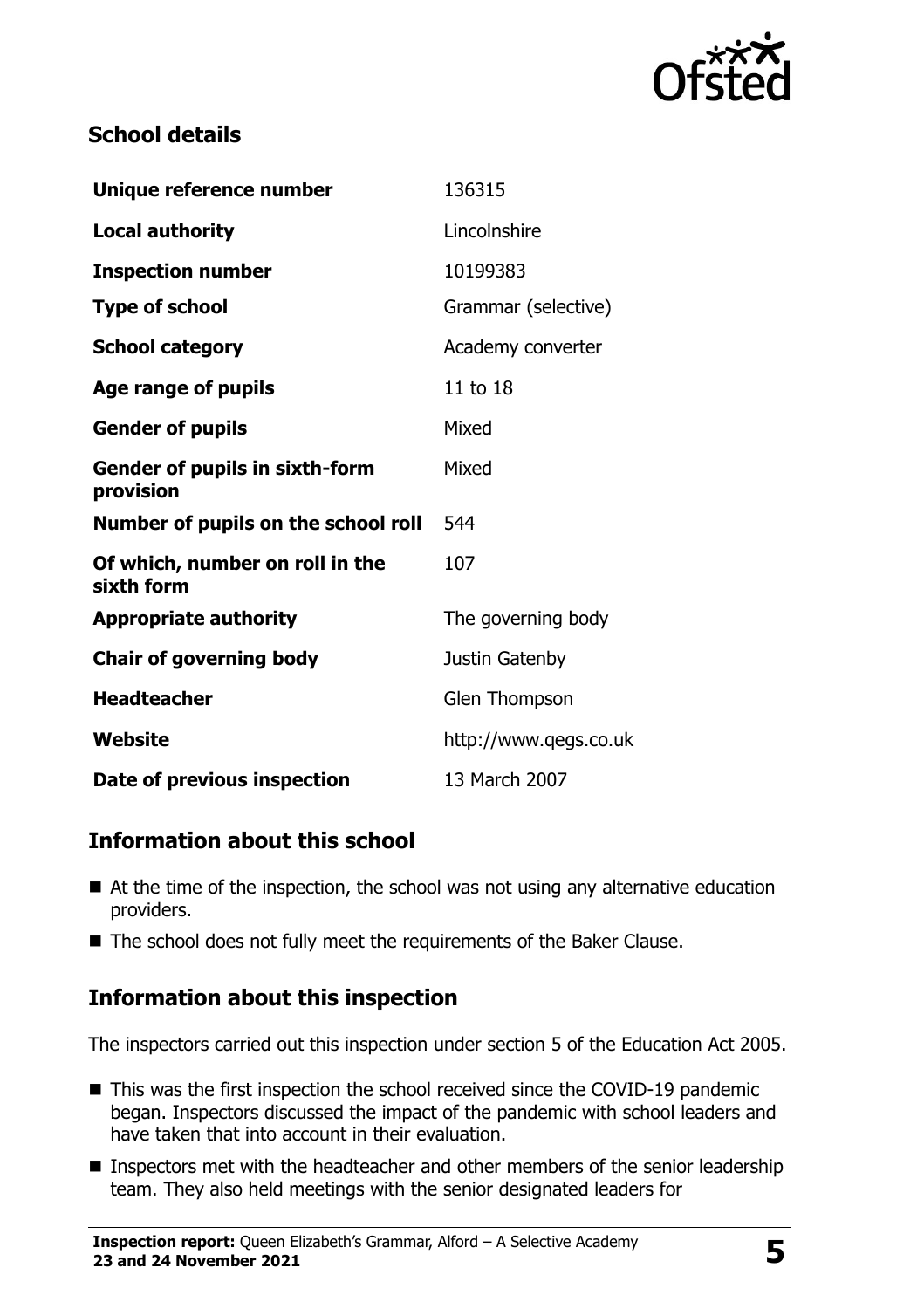

safeguarding, the sixth-form leader and the school's coordinator for the provision of pupils with SEND.

- **Inspectors met with three representatives from the school's governing body,** including the chair and vice-chair.
- Inspectors reviewed a range of school documents, including policies and recordkeeping for safeguarding; behaviour management; careers education, advice and guidance; and relationships, sex and health education.
- Inspectors conducted deep dives in English, business studies, history and science. In each subject, inspectors visited lessons, scrutinised pupils' work and held discussions with subject leaders, teachers and pupils in all key stages. Inspectors also visited several tutor-time sessions and two assemblies.
- Inspectors spoke to several groups of pupils, formally and informally, around the school site and across all key stages.
- The lead inspector considered responses to Ofsted's online survey, Parent View, and responses to Ofsted's surveys for staff and pupils.

#### **Inspection team**

| Chris Stevens, lead inspector | Her Majesty's Inspector |
|-------------------------------|-------------------------|
| <b>Sue Vasey</b>              | Ofsted Inspector        |
| Teresa Roche                  | Ofsted Inspector        |
| John Harrison                 | Ofsted Inspector        |